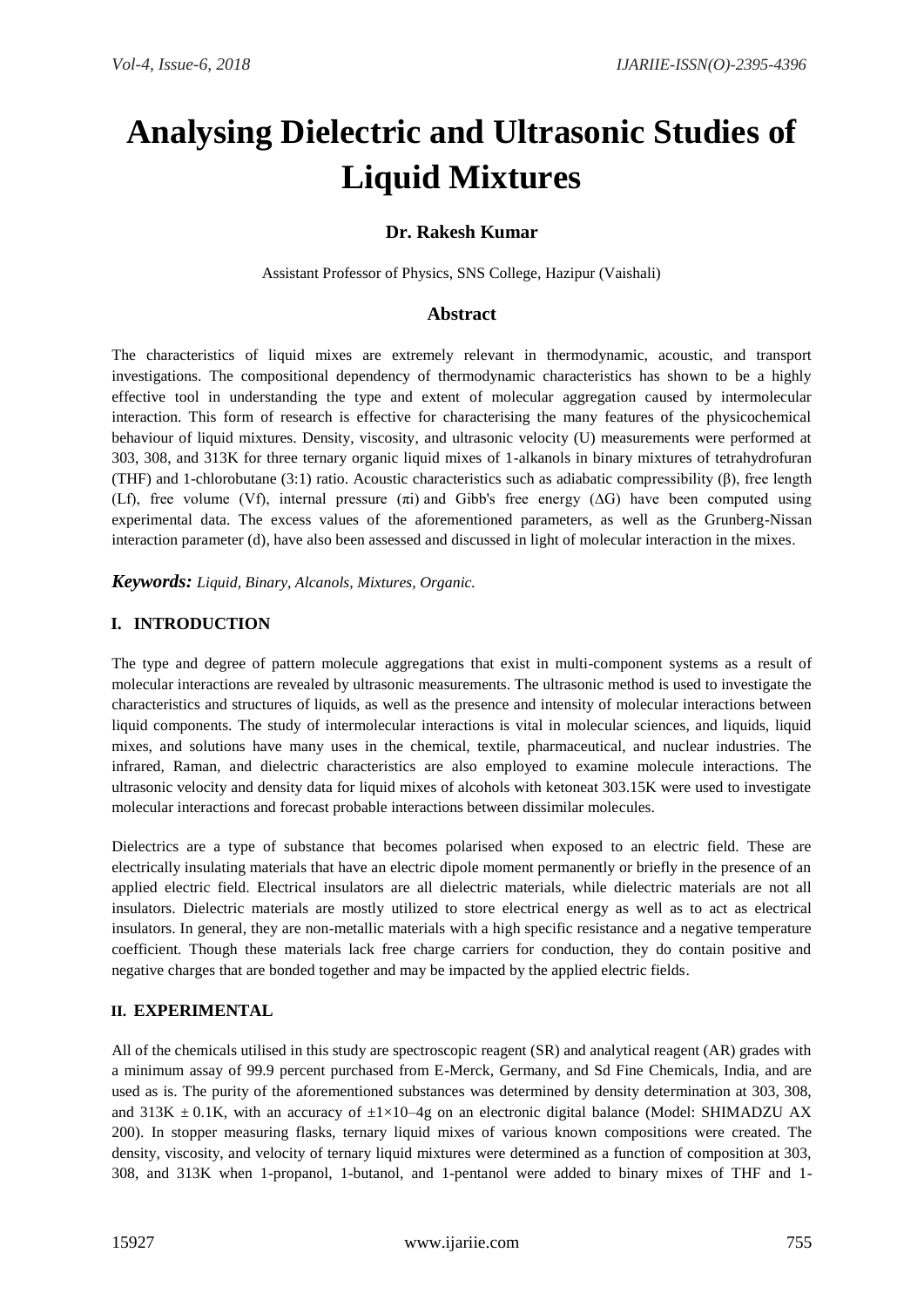chlorobutane. Binaries with preset mole ratios  $X1/X2 \otimes 3:1$  were mass-produced for this purpose. The density was calculated with an accuracy of  $\pm 0.01$  kg×m–3 using a specific gravity bottle and a relative measuring technique. The viscosity was measured using an Ostwald's Viscometer (10ml capacity), and the efflux time was estimated to within ±0.01s using a digital Chronometer. For velocity measurement, an ultrasonic interferometer with a frequency of 3MHz (MITTAL ENTERPRISES, NEW DELHI, MODEL F-81) and an overall accuracy of 0.1 percent was utilised. To circulate water through the double-walled steel measuring cell carrying the experimental solution at the required temperature, an electrically digitally controlled constant temperature bath (RAAGA Industries) was employed. The temperature reading is accurate to  $\pm 0.1$  K.

#### **III. RESULTS AND DISCUSSION**

The density  $(\rho)$ , viscosity  $(\eta)$ , and ultrasonic velocity (U) experimental values for pure liquids and three ternary liquid systems at 303, 308, and 313K. Tables show the excess values of viscosity, adiabatic compressibility, free length, free volume, internal pressure, Gibb's free energy, and the Grunberg interaction parameter 'd.' Excess acoustical parameters are presented in Figs.1-6 as a function of mole fraction of 1-alkanols (X3) in THF and 1 chlorobutane mixtures at 303, 308, and 313K, with curves constructed using least square fitting.



**Figure 1: The variation of excess viscosity with molefraction of -alkanols in tetrahydrofuran and chlorobutane mixture at 303, 308 and 313 K**

The thermodynamic excess characteristics of liquid mixes are found to be more sensitive to intermolecular interactions between the component components. The sign and magnitude of excess parameter deviation are determined by the degree of contact between dissimilar molecules. In the study of intermolecular interaction, the measurement of viscosity in ternary liquid mixtures provides some accurate information. The excess viscosity, according to Fort et al., indicates the degree of the molecular contact between the interacting molecules. Excess viscosity is shown to be negative in systems where dispersion, induction, and dipolar forces are acting, but the presence of particular interactions leading to the creation of complexes in liquid mixtures tends to make excess viscosity positive. In all three systems, the extra viscosity (Fig.1) is negative across the entire concentration range. According to the study and careful observation, they decrease as the concentration of 1-alkanols (X3) increases, but they grow non-linearly when the temperature rises. The observed behaviour of ηEin all systems suggests the less strengthening of interaction between the components of mixture.



**Figure 2: The variation of excess adiabatic copressbility with molefraction of 1-alkanols in tetrahydrofuran and 1-chlorobutane mixture at 303, 308 and 313 K**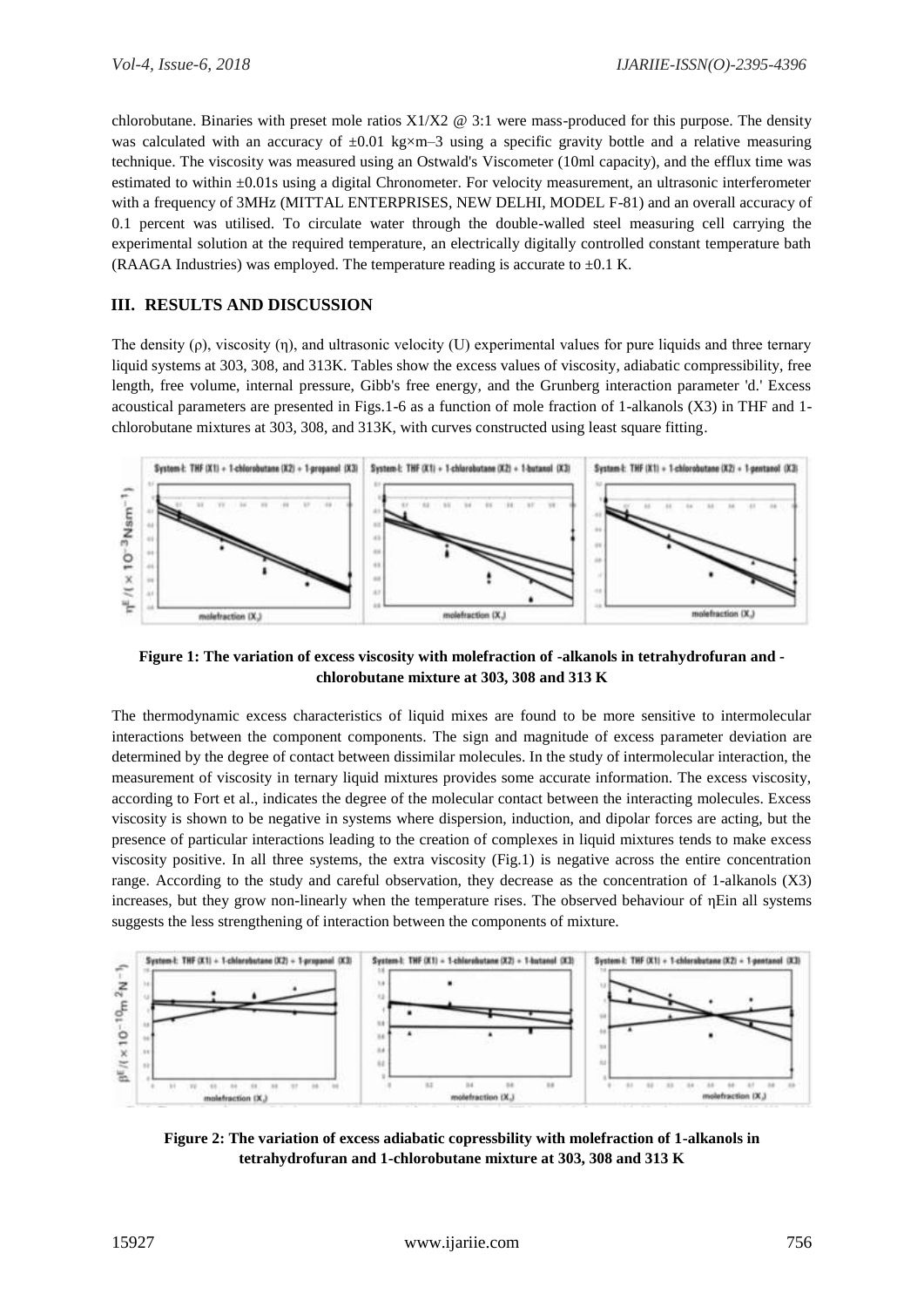The Fig.2. shows that the excess value of adiabatic compressibilitiesare positive and it decreases non- linearly with increasing the concentration of X3 as well as rising of temperature in all systems studied. Fort et.al., found that the increasing negative value of excess compressibilites indicates greater interaction between the components of the mixtures. Positive values in excess properties correspond mainly to the existence of dispersive forces. The negative value of βEis associated with a structure forming tendency while a positive value is taken to indicate a structure breaking tendency due to hetero- molecular interaction between the component molecules of the mixtures. The negative βEvalues for ternary mixtures indicate, the formation of H bonds. The positive excess adiabatic compressibility which indicates loosely packed molecules in the mixtures results due to shape and size. In the present investigation, the positive contribution of βEin all systems suggests the existence of dispersive forces, and the decreasing behaviour of βEvalues with increasing of 1-alkanols as well as rise in temperature shows the weakening of interaction exists in the mixtures.



**Figure 3: The variation of excess freelength with molefraction of 1-alkanols in tetrahydrofuran and 1 chlorobutane mixture at 303, 308 and 313 K**

Excess free length varies positively and decreases non-linearly with increasing 1-alkanol concentration and rising temperature in all systems examined, as shown in Fig.3. According to Ramamoorthy et al., negative values of excess intermolecular free length show that sound waves span greater distances due to a drop in intermolecular free length, implying that hydrogen bond interaction between dissimilar molecules is dominating. According to Fort et al., positive excess free length values should be assigned to dispersive forces, whereas negative excess free length values should be attributed to charge transfer, dipole-induced dipole, and dipoledipole interactions. The presence of dispersive forces between the components of the mixes is demonstrated by the positive contribution of LE in all systems in the current investigation. Spencer et al. made a similar observation based on excess free length values.



**Figure 4: The variation of excess free volume with molefraction of 1-alkanols in tetrahydrofuran and 1 chlorobutane mixture at 303, 308 and 313 K**

Figure 4 depicts the surplus free volume for ternary liquid combinations in a qualitative manner. The values of LEF are discovered to be positive and grow with increasing the molefraction of X3 up to 0.5, after which they drop for all mixes. Furthermore, in all systems tested, these values rise as the temperature rises. Fort et al. observe that for various ternary liquid combinations, the negative excess free volume tends to diminish as the intensity of the contact between the unlike molecules grows, despite the fact that this does not parallel with the excess compressibility. VE values are the sum of contributions from a number of opposing effects. These may be arbitrarily separated into three types: chemical, physical, and structural contributions. Physical contributions,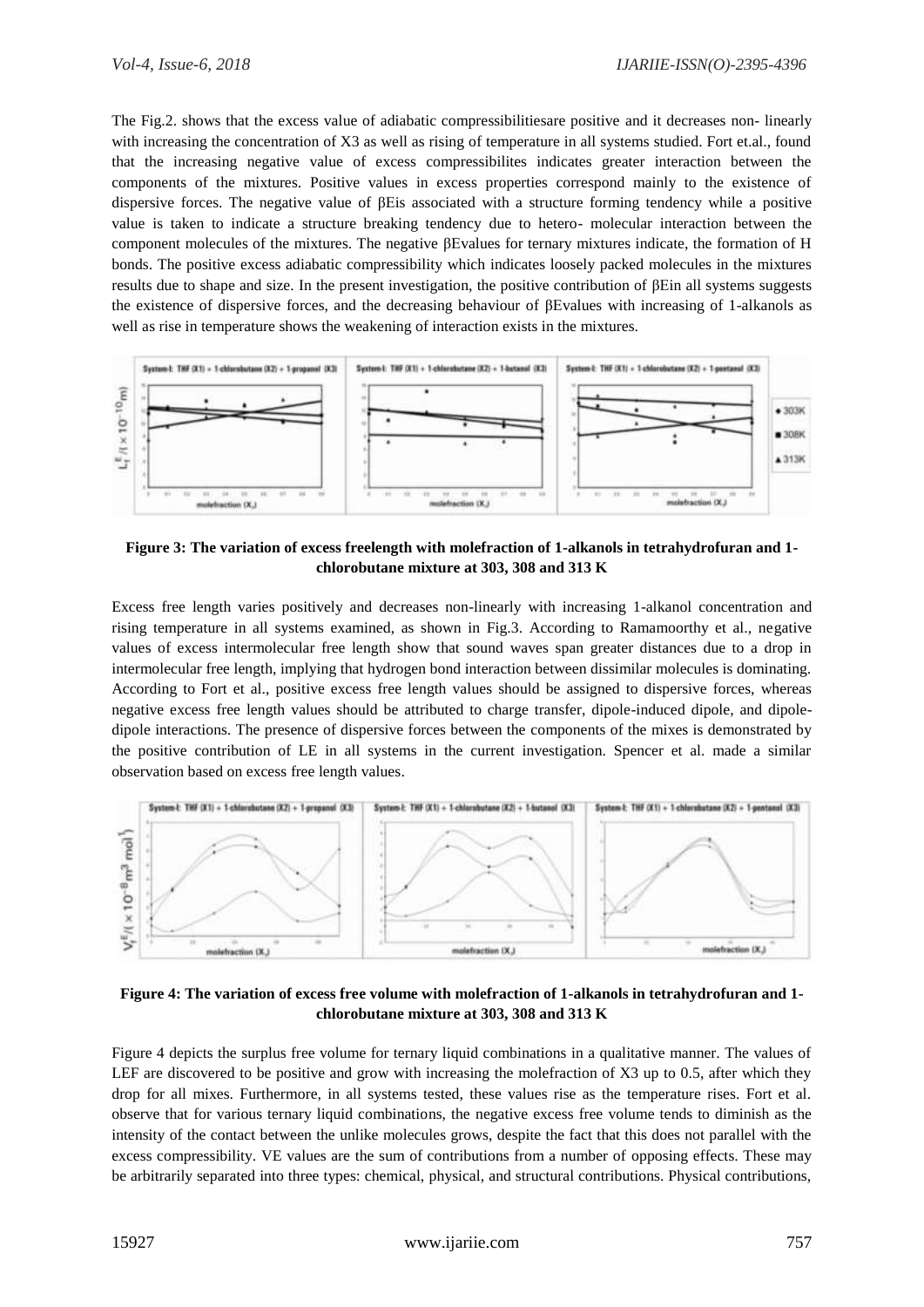which are non-specific interactions between the genuine species in the mixture, add a positive term to VE. Negative value VE is contributed by chemical or particular intermolecular interactions, as well as structural (interstitial accommodation). The presence of dispersive interactions between the component molecules of the mixes is demonstrated by the positive contribution of VE in all systems in the current investigation. Furthermore, the observed behaviour of VE with increasing temperature indicates that the intensity of contact weakens in all systems tested. The magnitude of VE values is as follows: 1-butanol > 1-propanol > 1-pentanol.



**Figure 5: The variation of internal pressure with molefraction of 1-alkanols in tetrahydrofuran and 1 chlorobutane mixture at 303, 308 and 313 K**

In the study of ternary liquid mixtures, the variation of the internal pressure may give some information regarding the nature and strength of the forces existing between the molecules. The excess internal pressure values (Fig.5) is found to be negative and it decreases with increasing the molefraction of (X3) aswell as temperature in all the three systems studied. The negative values ofE indicates that onlydispersion and dipolar forces are operating with complete absence of specific interaction. In the presentinvestigation, the observed behaviour ofshows the existence of dispersive forces in all systemsstudied, but the strength of interaction decreases with rising of temperature results the decreasing of p Evalues.



**Figure 6: The variation of Gibb's free energy with molefraction of 1-alkanols in tetrahydrofuran and 1 chlorobutane mixture at 303, 308 and 313 K**

Fig.6 shows the variation of excess Gibb's free energy is found to be negative in all systems studied and it decreases with increasing the mole fraction of (X3) as well as with elevation of temperature. According toReed et.al., the positive deviation in∆GE may be attributed to specific interactions like hydrogenbonding and charge transfer, whereas the negative deviations may be ascribed to dispersion forces with systems. In the present investigation, the negative excess Gibb's free energy ( ∆GE ) obtained in all the systems shows the dominance of dispersion forces. Recently, Ali et.al., attributes the increasing positive values of ∆GE in few ternary liquid mixtures, to hydrogen bond formation between unlike molecules.

The interaction parameters 'd' in the Grunberg and Nissan equation represents the intensity of the interaction between the mixing components. The results demonstrate that the values of 'd' become negative and drop as the quantity of 1-alkanols increases as well as the temperature rises in all three systems tested. The following 'd' numbers were said to signify different forms of interactions. Big and positive 'd' values imply strong particular interaction, whereas tiny positive values suggest weak specific interaction and large negative values indicate no specific interaction. The dominance of dispersion forces can be attributed to negative values of 'd.' resulting from the breakage of hydrogen bonds in the related component of the mixes, according to Kalara et al. In the